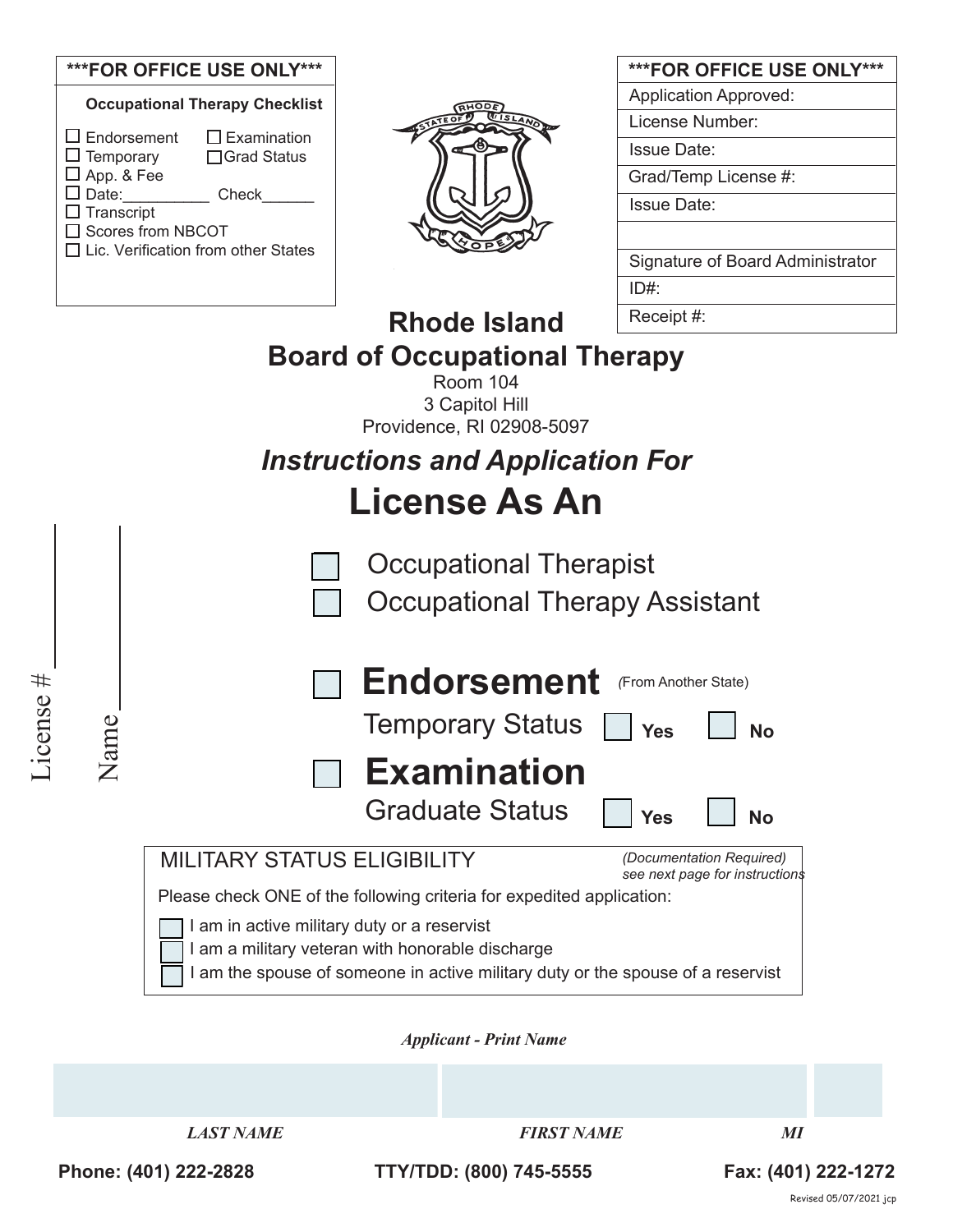# **LICENSURE REQUIREMENTS**



Completed Application with Cover Page - Applications are valid for 1 year from the day they are received at RIDOH. If you are not licensed within the year you must submit a new application.

Check or money order (preferred), made payable (in U.S. funds only) to the RI General Treasurer in the amount of **\$140.00** and attached to the upper left-hand corner of the first (Top) page of the application. THIS APPLICATION FEE IS NONREFUNDABLE. Please be advised that this is an application fee and includes the first license **only** up until the next expiration date. All licenses expire biennally on June 30th of the even numbered years.

Official transcript from an accredited School of Occupational Therapy. No student copies will be accepted.



Scores sent directly from the National Board for Certification in Occupational Therapy (NBCOT). **(Telephone 1-301-990-7979)**

If you have ever been licensed in another state, license verification(s) must be sent directly from the state(s) in which you hold or have held a license. (Interstate Verification Form included in this application can be used for that purpose)

If applying for expedited military status you must include one of the following: Leave Earning Statement (LES), Letter from Command, Copy of Orders or DD-214 showing honorable discharge.

#### *Graduate Status*

If you are a new graduate you can apply for a graduate license. These permits are valid for 90 days and may not be renewed. Failure to pass the certification exam results in the revocation of the graduate status permit. Foreign-educated graduates are not eligible for Graduate status.

Submit this application with all requirements listed above with the exception of scores from NBCOT. If your transcript is not yet available, a certified statement may be **sent directly FROM** the Dean or Registrar of the Occupational Therapy School verifying your completion of **ALL GRADUATION REQUIREMENTS**, A completed official transcript must be **sent directly FROM the school** to the Board of Occupational Therapy as soon as it is available. A license cannot be issued without receipt of an official transcript.

#### **Licensure Information**

Please visit the RIDOH website at **http://www.health.ri.gov/licenses** to Verify your license, download Rules and Regualtions/Laws for your profession, download change of address forms, other licensing forms or obtain our contact information. HEALTH will not, for any reason, accelerate the processing of one applicant at the ex pense of others.

#### **License Certificates**

RIDOH will be providing wallet license cards ONLY on issuance of licenses. If you wish to receive a license certificate, suitable for framing, please check the box below and attach a separate check in the amount of \$30.00 made payable to RI General Treasurer.



I would like to receive a license certificate. I have enclosed a separate check in the amount of \$30.00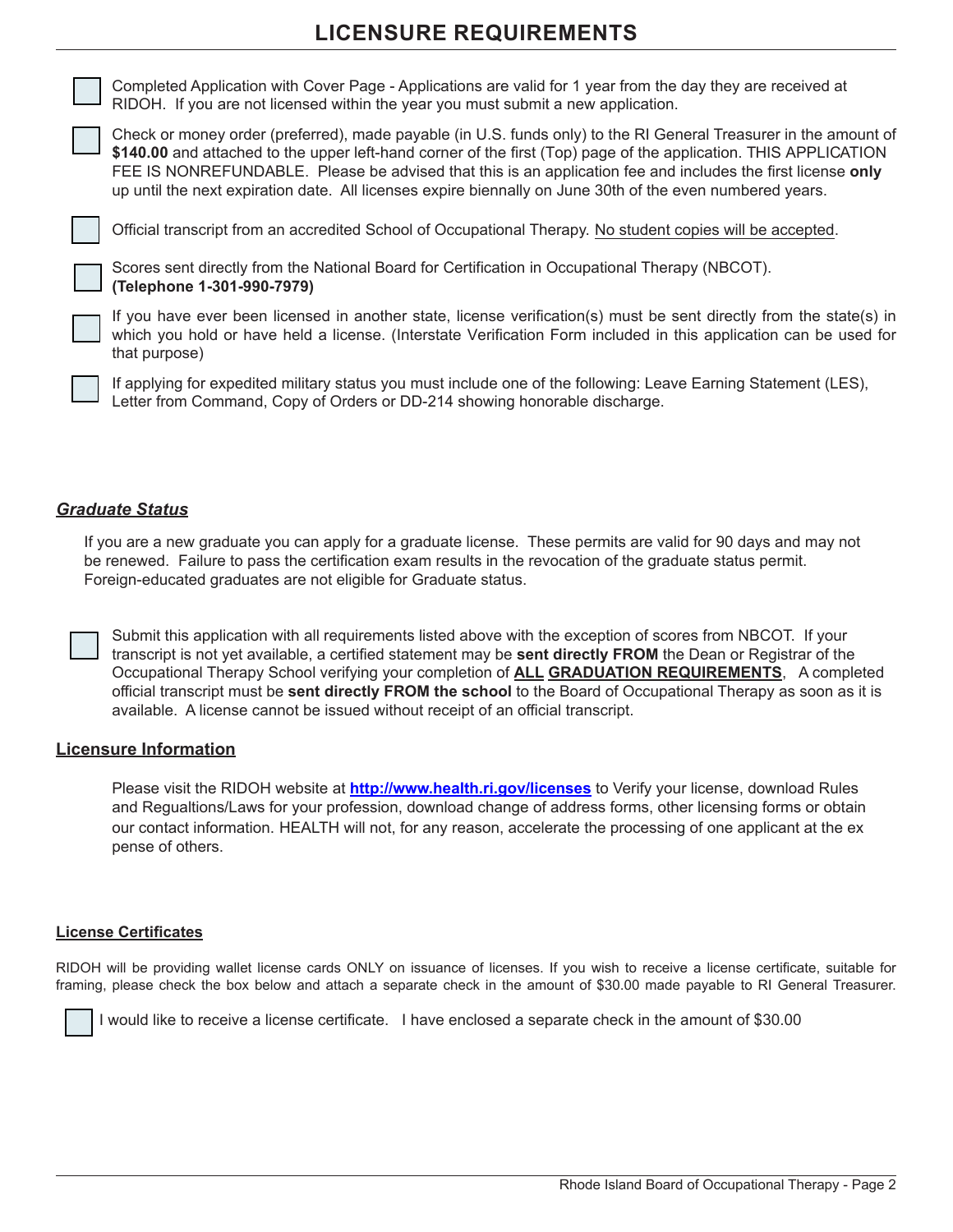

# **State of Rhode Island Board of Occupational Therapy**

Application for License as an Occupational Therapist or Occupational Therapy Assistant

*Refer to the Application Instructions when completing these forms. Type or block print only. Do not use felt-tip pens.*

| 1. Name(s)                                              |                                                                                                                                   |                                              |                          |                                                                                                                                                       |  |  |
|---------------------------------------------------------|-----------------------------------------------------------------------------------------------------------------------------------|----------------------------------------------|--------------------------|-------------------------------------------------------------------------------------------------------------------------------------------------------|--|--|
| This is the name that<br>will be printed on your        | Title (i.e., Mr., Mrs., Ms., etc.)                                                                                                |                                              |                          |                                                                                                                                                       |  |  |
| License/Permit/Cer-                                     |                                                                                                                                   |                                              |                          |                                                                                                                                                       |  |  |
| tificate and reported<br>to those who inquire           | <b>First Name</b>                                                                                                                 |                                              |                          |                                                                                                                                                       |  |  |
| about your License/                                     |                                                                                                                                   |                                              |                          |                                                                                                                                                       |  |  |
| Permit/Certificate. Do<br>not use nicknames, etc.       | Middle Name                                                                                                                       |                                              |                          |                                                                                                                                                       |  |  |
|                                                         |                                                                                                                                   |                                              |                          |                                                                                                                                                       |  |  |
|                                                         | Surname, (Last Name)                                                                                                              |                                              |                          |                                                                                                                                                       |  |  |
|                                                         |                                                                                                                                   |                                              |                          |                                                                                                                                                       |  |  |
|                                                         | Suffix (i.e., Jr., Sr., II, III)                                                                                                  |                                              |                          |                                                                                                                                                       |  |  |
|                                                         |                                                                                                                                   |                                              |                          |                                                                                                                                                       |  |  |
|                                                         | Maiden, if applicable<br>Name(s) under which originally licensed in another state, if different from above (First, Middle, Last). |                                              |                          |                                                                                                                                                       |  |  |
|                                                         |                                                                                                                                   |                                              |                          |                                                                                                                                                       |  |  |
|                                                         |                                                                                                                                   |                                              |                          |                                                                                                                                                       |  |  |
| 2. Social Security<br><b>Number</b>                     |                                                                                                                                   |                                              |                          | "Pursuant to Title 5, Chapter 76, of the Rhode Island General Laws, as<br>amended, I attest that I have filed all applicable tax returns and paid all |  |  |
|                                                         | U.S. Social Security Number                                                                                                       |                                              |                          | taxes owed to the State of Rhode Island, and I understand that my Social                                                                              |  |  |
|                                                         |                                                                                                                                   |                                              |                          | Security Number (SSN) will be transmitted to the Divison of Taxation to                                                                               |  |  |
|                                                         |                                                                                                                                   | verify that no taxes are owed to the State." |                          |                                                                                                                                                       |  |  |
| 3. Gender                                               | Male<br>Female                                                                                                                    |                                              |                          |                                                                                                                                                       |  |  |
|                                                         |                                                                                                                                   |                                              |                          |                                                                                                                                                       |  |  |
| 4. Date of Birth                                        | 19                                                                                                                                |                                              |                          |                                                                                                                                                       |  |  |
|                                                         | Day<br>Year<br>Month                                                                                                              |                                              |                          |                                                                                                                                                       |  |  |
|                                                         |                                                                                                                                   |                                              |                          |                                                                                                                                                       |  |  |
|                                                         |                                                                                                                                   |                                              |                          |                                                                                                                                                       |  |  |
| 5. Home                                                 |                                                                                                                                   |                                              |                          |                                                                                                                                                       |  |  |
| <b>Address</b>                                          | 1st Line Address (Apartment/Suite/Room Number, etc.)                                                                              |                                              |                          |                                                                                                                                                       |  |  |
| It is your responsibility                               |                                                                                                                                   |                                              |                          |                                                                                                                                                       |  |  |
| to notify the board of all<br>address changes.          | Second Line Address (Number and Street)                                                                                           |                                              |                          |                                                                                                                                                       |  |  |
|                                                         |                                                                                                                                   |                                              |                          |                                                                                                                                                       |  |  |
|                                                         | City                                                                                                                              |                                              | State                    | Zip Code                                                                                                                                              |  |  |
|                                                         |                                                                                                                                   |                                              |                          |                                                                                                                                                       |  |  |
|                                                         | Country, If NOT U.S.                                                                                                              |                                              | Postal Code, If NOT U.S. |                                                                                                                                                       |  |  |
|                                                         |                                                                                                                                   |                                              |                          |                                                                                                                                                       |  |  |
|                                                         | Home Phone                                                                                                                        |                                              | Home Fax                 |                                                                                                                                                       |  |  |
|                                                         |                                                                                                                                   |                                              |                          |                                                                                                                                                       |  |  |
|                                                         | Email Address (Format for email address is Username@domain e.g. applicant@isp.com)                                                |                                              |                          |                                                                                                                                                       |  |  |
|                                                         |                                                                                                                                   |                                              |                          |                                                                                                                                                       |  |  |
| <b>6. Business</b>                                      |                                                                                                                                   |                                              |                          |                                                                                                                                                       |  |  |
| <b>Address</b>                                          | Name of Business/Work Location                                                                                                    |                                              |                          |                                                                                                                                                       |  |  |
| (ONLY if it is                                          |                                                                                                                                   |                                              |                          |                                                                                                                                                       |  |  |
| <b>RELATED to</b>                                       | 1st Line Address (Department/Suite/Room Number, etc.)                                                                             |                                              |                          |                                                                                                                                                       |  |  |
| your license.)                                          |                                                                                                                                   |                                              |                          |                                                                                                                                                       |  |  |
|                                                         | Second Line Address (Number and Street)                                                                                           |                                              |                          |                                                                                                                                                       |  |  |
| It is your responsibility<br>to notify the board of all |                                                                                                                                   |                                              |                          |                                                                                                                                                       |  |  |
| address changes.                                        | City                                                                                                                              |                                              | State                    | Zip Code                                                                                                                                              |  |  |
| This address will                                       |                                                                                                                                   |                                              |                          |                                                                                                                                                       |  |  |
| appear on the De-                                       | Country, If NOT U.S.                                                                                                              |                                              | Postal Code, If NOT U.S. |                                                                                                                                                       |  |  |
| partment of Health                                      |                                                                                                                                   |                                              |                          |                                                                                                                                                       |  |  |
| web site.                                               | <b>Business Phone</b>                                                                                                             | Extension                                    | <b>Business Fax</b>      |                                                                                                                                                       |  |  |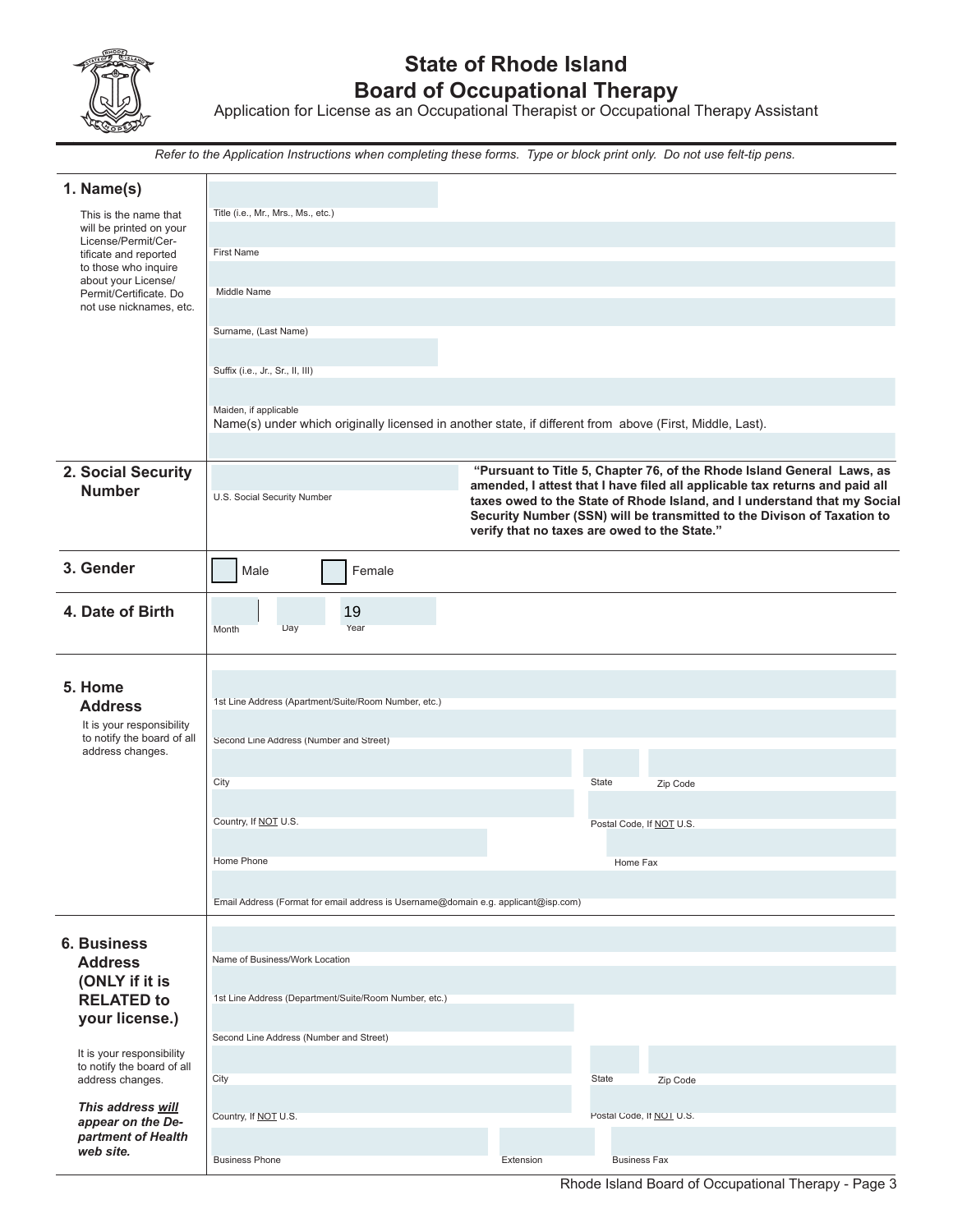| 7. Preferred<br><b>Mailing</b><br><b>Address</b>                                                                                                                                                                                                       | Please use my Home Address as my preferred mailing address                                                                                                                                                                                                                                                                                           |  |  |  |  |  |
|--------------------------------------------------------------------------------------------------------------------------------------------------------------------------------------------------------------------------------------------------------|------------------------------------------------------------------------------------------------------------------------------------------------------------------------------------------------------------------------------------------------------------------------------------------------------------------------------------------------------|--|--|--|--|--|
| Please check ONE                                                                                                                                                                                                                                       | Please use my <b>Business Address</b> as my preferred mailing address                                                                                                                                                                                                                                                                                |  |  |  |  |  |
| 8. Qualifying<br><b>Education</b><br>Please list the name<br>and information about<br>the school that you<br>attended that qualifies<br>you for this license.                                                                                          | Type of School (University, College, Technical School, etc.)<br>Name of School<br>Date Graduated:<br>Month<br>Year                                                                                                                                                                                                                                   |  |  |  |  |  |
|                                                                                                                                                                                                                                                        | Degree Received (Bachelor of Arts, Master of Science, Diploma, etc.)                                                                                                                                                                                                                                                                                 |  |  |  |  |  |
| 9. Other State<br>License(s)                                                                                                                                                                                                                           | No<br>Have you ever held, or do you currently hold, a license in another state?<br>Yes                                                                                                                                                                                                                                                               |  |  |  |  |  |
| Please answer the<br>question and list<br>state(s), if applicable                                                                                                                                                                                      | If the answer to this question is "yes", enter all other state licenses in Question 10 (below):                                                                                                                                                                                                                                                      |  |  |  |  |  |
| 10. Licensure<br>List all states or<br>countries in which<br>you are now, or ever<br>have been licensed<br>to practice your<br>profession.                                                                                                             | State/Country:<br>State/Country:<br>Active<br><b>Active</b><br>Inactive<br>Inactive<br><b>Active</b><br><b>Active</b><br>Inactive<br>Inactive<br>Active<br>Active<br>Inactive<br>Inactive                                                                                                                                                            |  |  |  |  |  |
| 11. Criminal<br><b>Convictions</b><br>Respond to the<br>question at the top<br>of the section, then<br>list any criminal<br>conviction(s) in the<br>space provided.<br>If necessary, you<br>may continue on a<br>separate 81/2 x 11<br>sheet of paper. | Have you ever been convicted of a violation, plead Nolo Contendere, or<br>entered a plea bargain to any federal, state or local statute, regulation, or<br>No<br>Yes<br>ordinance or are any formal charges pending?<br>Abbreviation of State and Conviction <sup>1</sup> (e.g. CA - Illegal Possession of a Controlled Substance):<br>Month<br>Year |  |  |  |  |  |
| 12. Disciplinary<br><b>Questions</b><br>Check either Yes<br>or No for each<br>question.                                                                                                                                                                | Has any Health Professional license, certificate, registration, or permit you<br>1.<br>Yes<br>No<br>hold or have held, been disciplined or are formal charges pending?<br>Have you ever been denied a license, certificate, registration or permit in<br>2.<br>Yes<br>No<br>any state?                                                               |  |  |  |  |  |
|                                                                                                                                                                                                                                                        | Note: If you answer "Yes" to any question, you are required to furnish complete details, including date, place, reason and<br>disposition of the matter. You may use the space below or, if needed, on a separate sheet of paper.                                                                                                                    |  |  |  |  |  |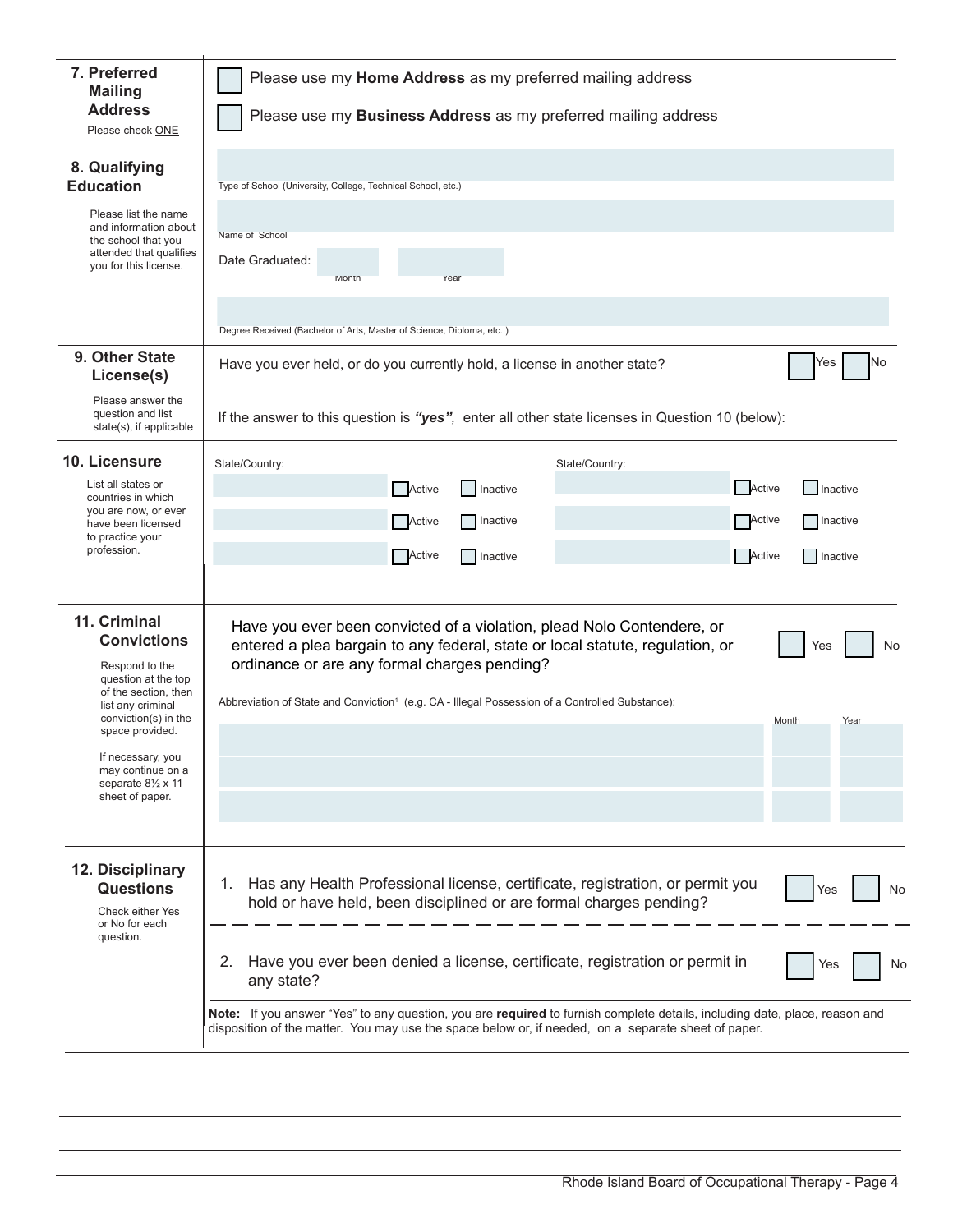#### *Applicant: Print your complete last name >*

#### **13. Affidavit of Applicant**

Complete this section and sign.

Make sure that you have completed all components accurately and completely.

I, the contract of the contract of the being first duly sworn, depose and say that I am the person referred to in the foregoing application and supporting documents.

I have read carefully the questions in the foregoing application and have answered them completely, without reservations of any kind, and I declare under penalty of perjury that my answers and all statements made by me herein are true and correct. Should I furnish any false information in this application, I hereby agree that such act shall constitute cause for denial, suspension or revocation of my license to practice as an Occupational Therapist/Occupational Therapy Assistant in the State of Rhode Island.

I understand that this is a continuing application and that I have an affirmative duty to inform the Rhode Island Board of Occupational Therapy of any change in the answers to these questions after this application and this affidavit is signed.

Signature of Applicant **Example 2** and the Date of Signature (MM/DD/YY)